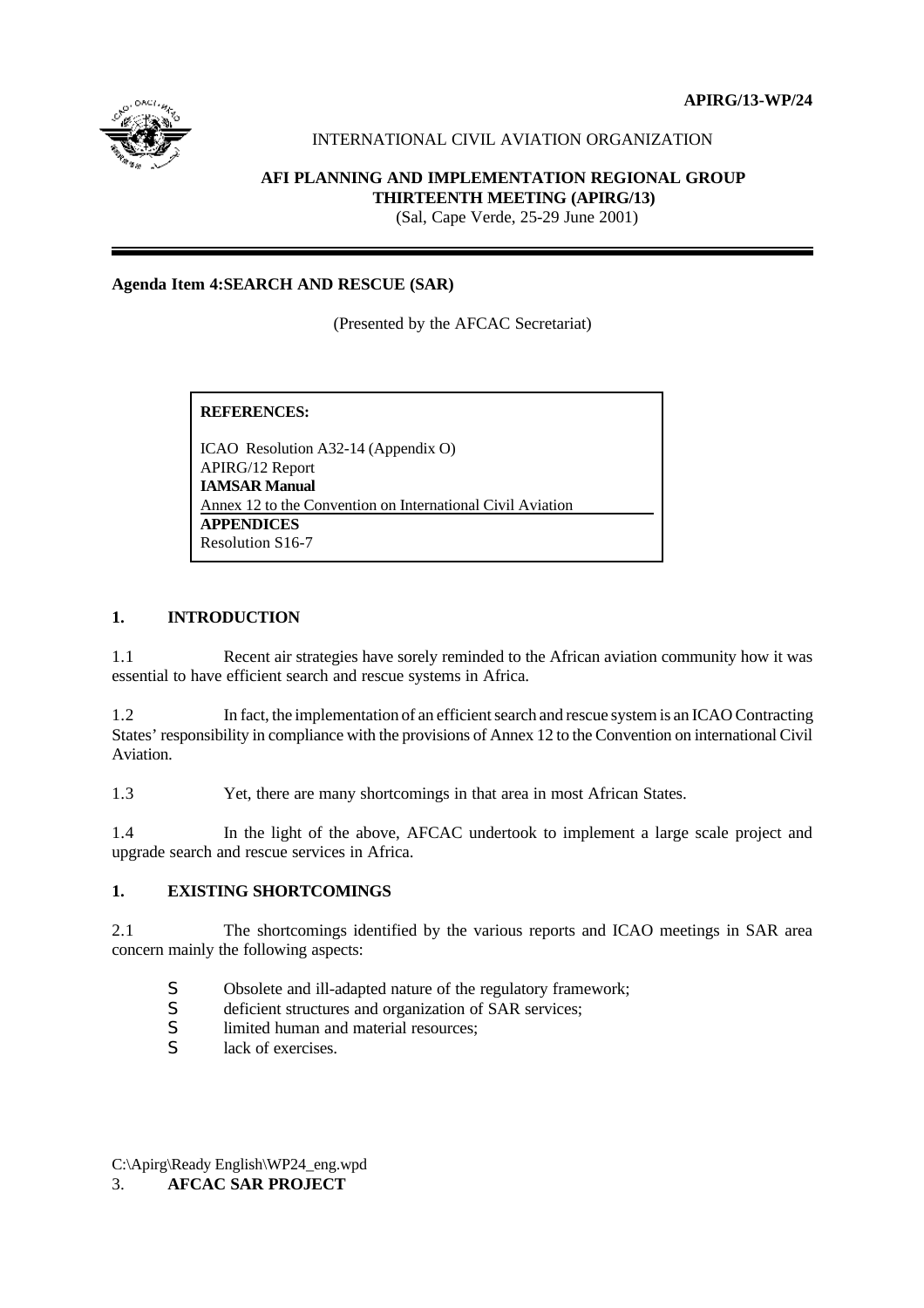3.1 In the face of this alarming situation and given the lives which could be saved through the implementation of more efficient SAR systems in Africa, AFCAC wishes to initiate action in three phases as follows:

- 1. Evaluation of shortcomings and deficiencies of SAR systems in Africa.
- 2. Processing legal and organizational aspects of future search and rescue systems in Africa.
- 3. Implementation of these systems, including the possible purchase of equipment.
- 3.2 The funding of the two first phases of this project was already the object of a pledge by one donor.
- 3.3 The evaluation would relate to :
	- S the regulations in force (national regulations and international agreements);<br>SAR services structures and organization:
	- SAR services structures and organization;
	- S available means (material, human and financial);
	- S the assessment of possible exercises or situations of real crises.
- 3.4 The evaluation methodology would lean on :
	- S ICAO reports (States' visits, meetings);
	- S The dispatching of a questionnaire to the SAR Coordinator in each State and SAR region  $(SRR)$ :
	- S States visit.

3.5 Following the conclusions of this evaluation, an action plan will be implemented. This action plan, subject to adaptation to specific requirements highlighted through the evaluation, would comprise several phases as follows:

- S Updating of the regulatory framework;<br>S Making current the organizational struck
- S Making current the organizational structures ;<br>S Training/validation of local expertise
- S Training/validation of local expertise<br>S Exercises organization:
- S Exercises organization;<br>S Staging one workshop/s
- S Staging one workshop/study on the financing modes of SAR activities, notably within the framework of a subregional approach.
- S Evaluation of actions and achievements.

## 4. **CONCLUSIONS**

4.1 Search and Rescue systems are deficient in many areas in the AFI Region. Yet, ICAO Contracting States must implement such systems on the basis of their commitment under Article 25 and the provisions of Annex 12 to the Chicago Convention.

4.2 In close collaboration with ICAO, AFCAC wishes to launch a project aimed at upgrading these SAR systems in Africa. This project was recommended by the Ninth Meeting of the Technical Committee (Dakar, 5-7 December 2000) and adopted by the 67<sup>th</sup> Meeting of the AFCAC Bureau (Tunis, 15-16 February 2001), and then by the 16<sup>th</sup> AFCAC Plenary Session under Resolution S16-7 (see Appendix 1.)

4.3 States were informed that this project may start by the end of 2001. To-date, eight States expressed the wish to participate in this programme.

# 5. **ACTION SUGGESTED**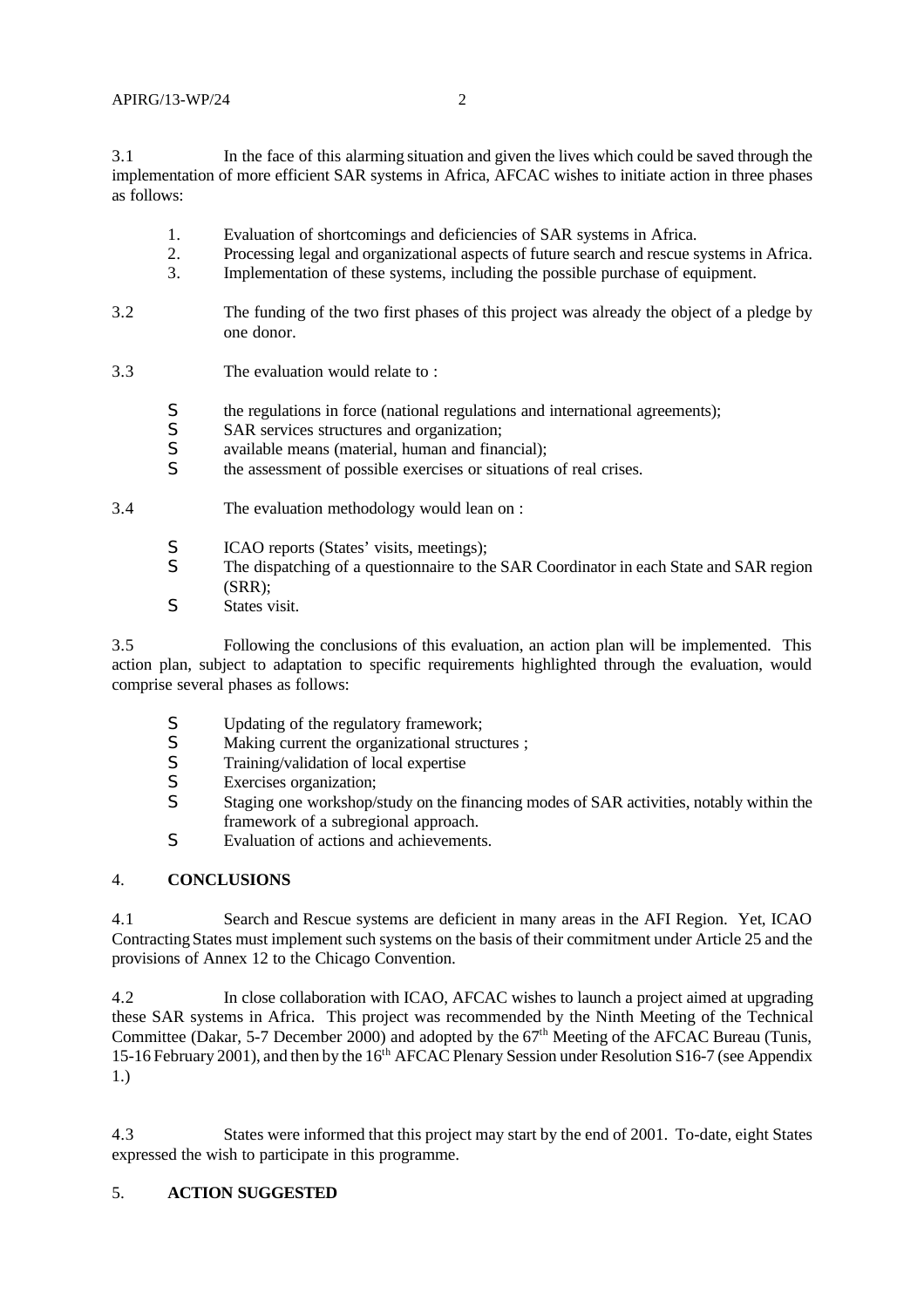- 5.1 The Meeting is invited to :
	- a. note the information presented in paragraphs 1-4 of this working paper;
	- b. support AFCAC in its efforts aimed at promoting in Africa SAR services in compliance with international standards on the matter.

--------------------------------